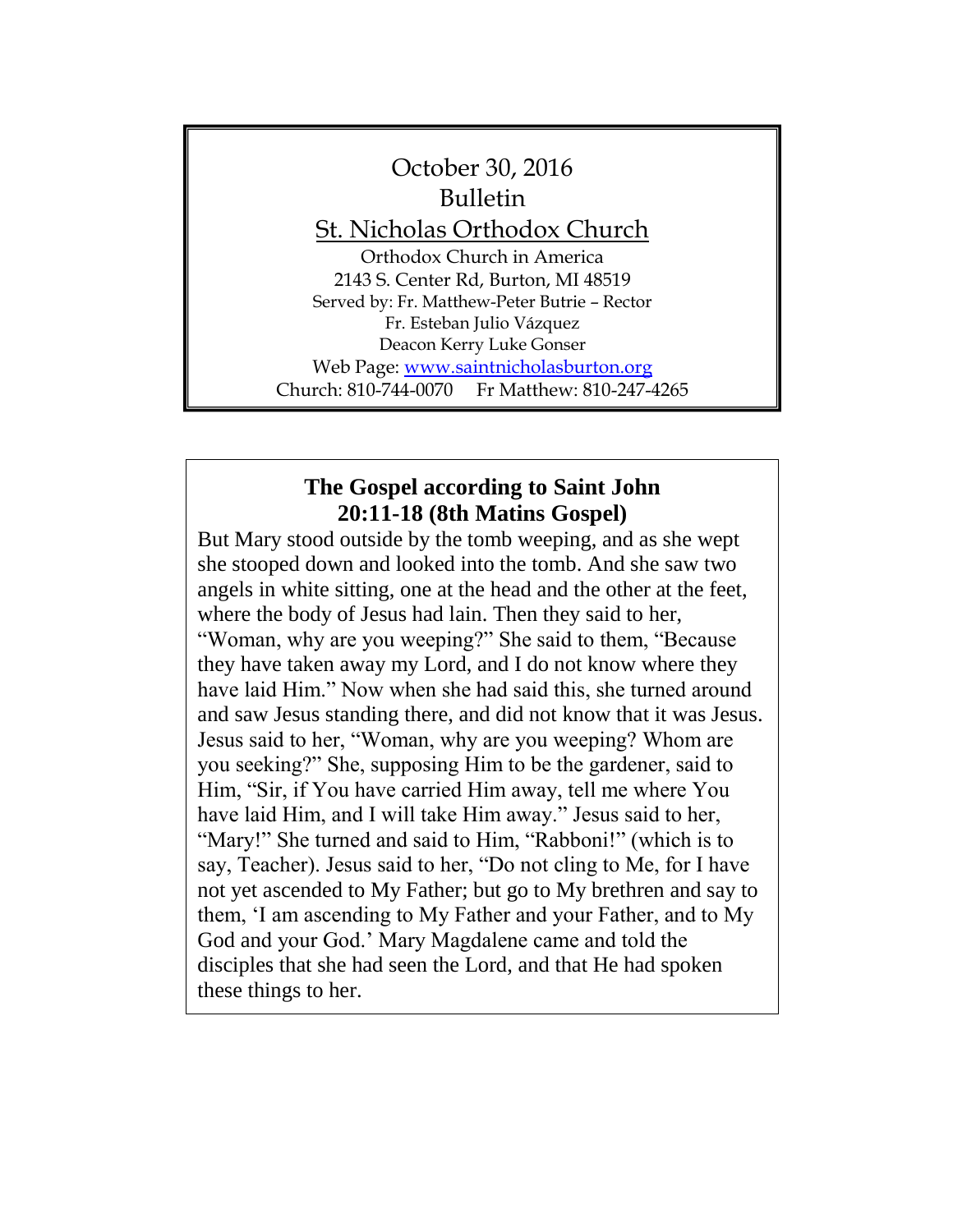**SUNDAY, OCTOBER 30, 2016 19th SUNDAY AFTER PENTECOST — Tone 2. Hieromartyr Zenobius and his sister Zenobia, of Aegæ in Cilicia (285). Apostles Tertius, Mark, Justus, and Artemas, of the Seventy (1st c.). Hieromartyr Marcian, Bishop of Syracuse (2nd c.). Martyr Eutropia of Alexandria (ca. 250). Martyr Anastasia of Thessalonica (3rd c.). St. Stephen Milutin, his brother Ven. Dragutin (Theoctistus in monasticism), and their mother, St. Helen (Jelena), of Serbia.**

# **TROPARIA**

**(Tone 2)** When Thou didst descend to death, O Life Immortal, Thou didst slay hell with the splendor of Thy Godhead! And when from the depths Thou didst raise the dead, all the powers of heaven cried out: O Giver of Life! Christ our God! Glory to Thee!

**(Tone 4)** In truth you were revealed to your flock as a rule of faith, a model of meekness, and teacher of abstinence, so you won the heights by humility, and riches by poverty, O Holy Father Nicholas, intercede with Christ God to save our souls.

# **KONTAKION**

**(Tone 6)** Protection of Christians never failing, Mediatress before the Creator, ever constant. Do not despise the voice of prayer of sinners, but in your goodness come to help us who faithfully call upon you. Hasten to entreat, hurry to pray, O Theotokos, interceding always for those honor you.

*The Prokeimenon in the Second Tone:* **The Lord is my strength and my song / He has become my salvation.** *v:* **The Lord has chastened me sorely, but He has not given me over unto death.**

# **THE READING FROM THE SECOND EPISTLE OF THE HOLY APOSTLE PAUL TO THE**

**CORINTHIANS (11:31-12:9)** Brethren: The God and Father of the Lord Jesus, he who is blessed for ever, knows that I do not lie. At Damascus, the governor under King Aretas guarded the city of Damascus in order to seize me, but I was let down in a basket through a window in the wall, and escaped his hands. I must boast; there is nothing to be gained by it, but I will go on to visions and revelations of the Lord. I know a man in Christ who fourteen years ago was caught up to the third heaven -- whether in the body or out of the body I do not know, God knows. And I know that this man was caught up into Paradise -- whether in the body or out of the body I do not know, God knows -- and he heard things that cannot be told, which man may not utter. On behalf of this man I will boast, but on my own behalf I will not boast, except of my weaknesses. Though if I wish to boast, I shall not be a fool, for I shall be speaking the truth. But I refrain from it, so that no one may think more of me than he sees in me or hears from me. And to keep me from being too elated by the abundance of revelations, a thorn was given me in the flesh, a messenger of Satan, to harass me, to keep me from being too elated. Three times I besought the Lord about this, that it should leave me; but he said to me, "My grace is sufficient for you, for my power is made perfect in weakness." I will all the more gladly boast of my weaknesses, that the power of Christ may rest upon me.

### *Alleluia, Tone 2*

*v:* **May the Lord hear you in the day of trouble! May the Name of the God of Jacob protect you!** v: Save the King, O Lord, and hear us on the day we call!

**THE HOLY GOSPEL ACCORDING TO SAINT LUKE (16:19-31)** At that time Jesus said to His disciples: "There was a rich man, who was clothed in purple and fine linen and who feasted sumptuously every day. And at his gate lay a poor man named Lazarus, full of sores, who desired to be fed with what fell from the rich man's table; moreover the dogs came and licked his sores. The poor man died and was carried by the angels to Abraham's bosom. The rich man also died and was buried; and in Hades, being in torment, he lifted up his eyes,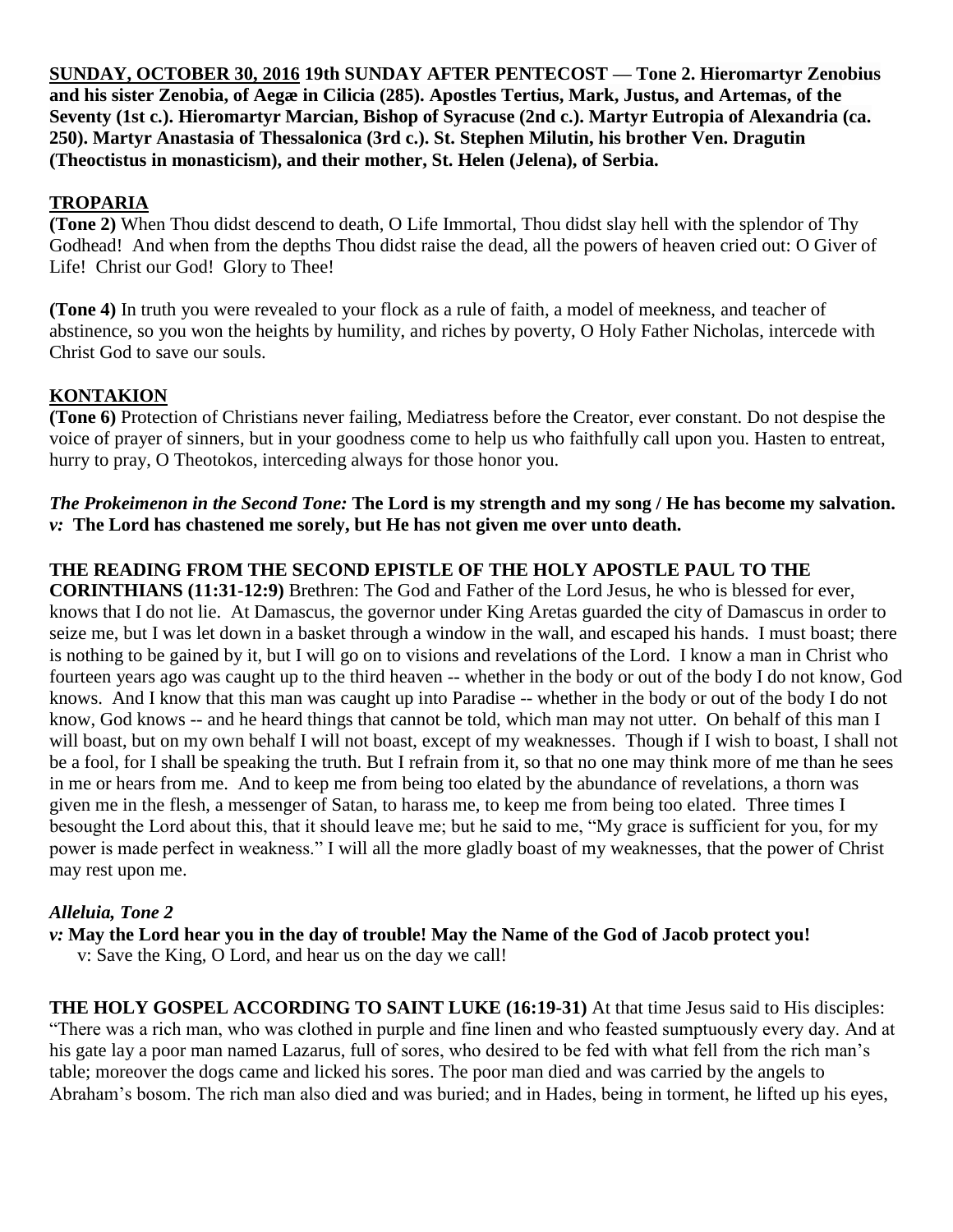and saw Abraham far off and Lazarus in his bosom. And he called out, `Father Abraham, have mercy upon me, and send Lazarus to dip the end of his finger in water and cool my tongue; for I am in anguish in this flame.' But Abraham said, 'Son, remember that you in your lifetime received your good things, and Lazarus in like manner evil things; but now he is comforted here, and you are in anguish. And besides all this, between us and you a great chasm has been fixed, in order that those who would pass from here to you may not be able, and none may cross from there to us.' And he said, 'Then I beg you, father, to send him to my father's house, for I have five brothers, so that he may warn them, lest they also come into this place of torment.' But Abraham said, 'They have Moses and the prophets; let them hear them.' And he said, 'No, father Abraham; but if someone goes to them from the dead, they will repent.' He said to him, 'If they do not hear Moses and the prophets, neither will they be convinced if someone should rise from the dead.'

**COMMUNION HYMN** Praise the Lord from the heavens! Praise Him in the highest! Alleluia, Alleluia, Alleluia!

# **Hieromartyr Zenobius of Aegae in Cilicia**

The Hieromartyr Zenobius, Bishop of Aegea, and his sister Zenobia suffered a martyr's death in the year 285 in Cilicia. From childhood they were raised in the holy Christian Faith by their parents, and they led pious and chaste lives. In their mature years, shunning the love of money, they distributed away their inherited wealth giving it to the poor. For his beneficence and holy life the Lord rewarded Zenobius with the gift of healing various maladies. He was also chosen bishop of a Christian community in Cilicia.

As bishop, St Zenobius zealously spread the Christian Faith among the pagans. When the emperor Diocletian (284-305) began a persecution against Christia ns, Bishop Zenobius was the first one arrested and brought to trial to the governor Licius. "I shall only speak briefly with you," said Licius to the saint, "for I propose to grant you life if you worship our gods, or death, if you do not." The saint answered, "This present life without Christ is

death. It is better that I prepare to endure the present torment for my Creator, and then with Him live eternally, than to renounce Him for the sake of the present life, and then be tormented eternally in Hades."

By order of Licius, they nailed him to a cross and began the torture. The bishop's sister, seeing him suffering, wanted to stop it. She bravely confessed her own faith in Christ before the governor, therefore, she also was tortured.

By the power of the Lord they remained alive after being placed on a red-hot iron bed, and then in a boiling kettle. The saints were then beheaded. The priest Hermogenes secretly buried the bodies of the martyrs in a single grave.

St Zenobius is invoked by those suffering from breast cancer.



October 30, 2016

# **CANDLE INTENTIONS FOR THE HEALTH AND BLESSINGS OF**

| <u>UMBER MIRINISTO I VA IMBILIBIM MIRINDI DE DOMINISTO U</u> |          |
|--------------------------------------------------------------|----------|
|                                                              |          |
|                                                              | Joe Tome |
|                                                              |          |

**ပဏ္ဏိပ ပဏ္ဏိပ ပဏ္ဏိပ ပဏ္ဏိပ ပဏ္ဏိပ ပဏ္ဏိပ ပဏ္ဏိပ ပဏ္ဏိပ ပဏ္ဏိပ ပဏ္ဏိပ**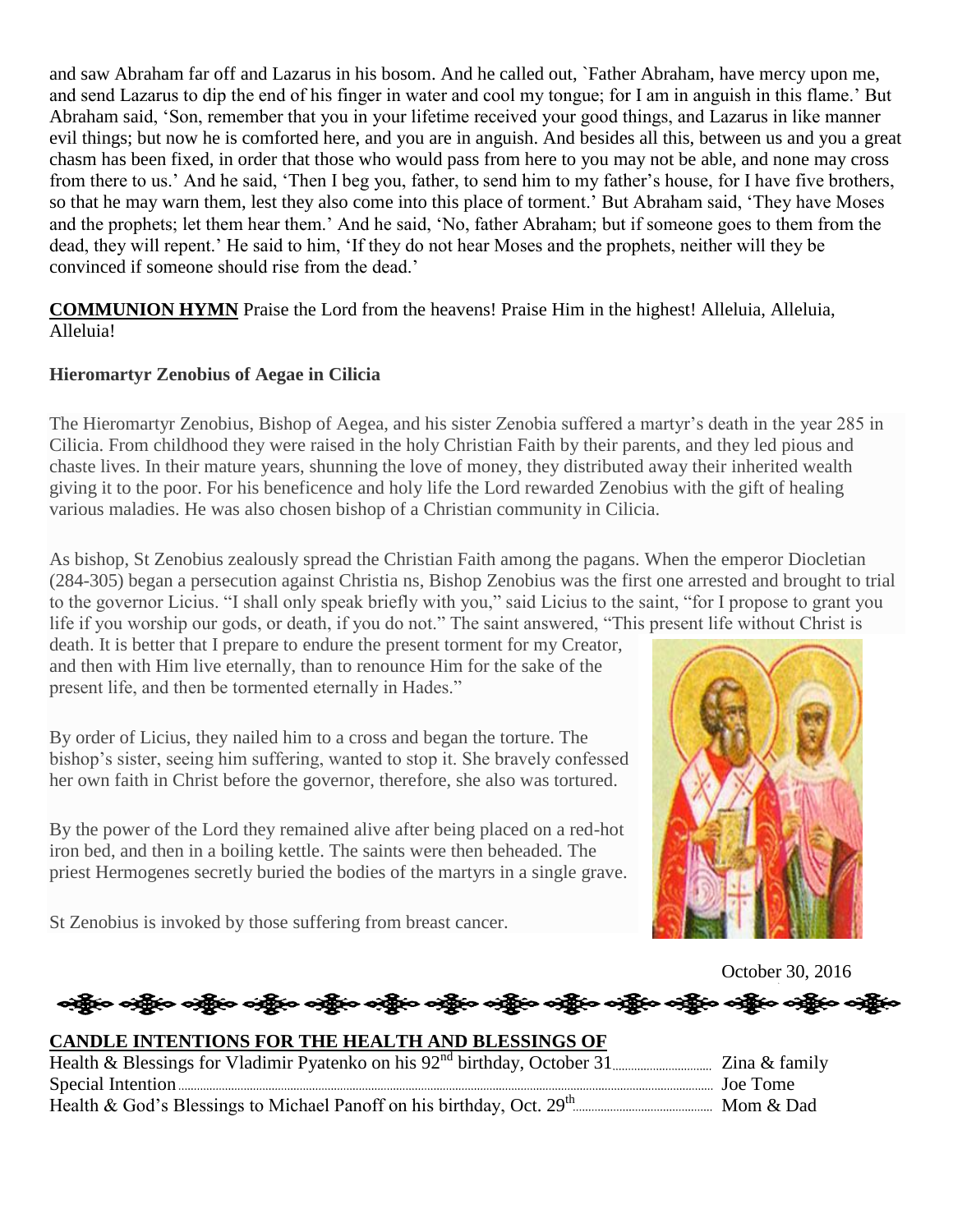| Fr. Andrew, Fr. Joe, Deacon Anthony, Aaron, Jo Ann, Nikolai, Kosta, Jimmy, Gloria, |  |
|------------------------------------------------------------------------------------|--|
| Laurie, Walt & Zina, Dorothy, Jeanette, Reggie, Ruth & Calvin, Taras, Anna,        |  |
| Stojan & Mira, Bosa, Joseph, Helen, Ted & Marlene, Nicholas & Margaret,            |  |
|                                                                                    |  |
|                                                                                    |  |
|                                                                                    |  |

# **CANDLE INTENTIONS FOR ALL THOSE IN BLESSED REPOSE**

| Alex & Magda Popoff |
|---------------------|
|                     |
| Johnny Kantor       |

# ့<br>တန္တီးဝ ဝန္ကြီးဝ ဝန္ကြီးဝ ဝန္ကြီးဝ ဝန္ကြီးဝ ဝန္ကြီးဝ ဝန္ကြီးဝ ဝန္ကြီးဝ ဝန္ကြီးဝ ဝန္ကြီးဝ ဝန္ကြီးဝ ဝန္ကြီးဝ ဝန္

Welcome all of our friends and visitors to St. Nicholas! Please join us for fellowship, coffee and donuts in our parish hall. Volunteers are needed to serve this morning.

**SACRED ITEMS BEING RESTORED** include the tabernacle, seven branch candelabra, chalice set, procession cross and fans, cross on the tetrapod and Baptismal font. The restoration of these items is made possible by Memorial Funds and donations towards the cost.

**FR. PETER (DIDUN)** \$554 was collected for our Diocesan monastery of the Holy Cross to help with medical expenses for Fr. Peter (Didun) who suffered a stroke three weeks ago. Thank you for your generosity.

**100TH ANNIVERSARY COMMITTEE** will meet on Tuesday, November 1 at 5:45 pm.

**PARISH COUNCIL** will meet on Tuesday, November 1 at 6:45 pm. Please call the parish office if you are unable to attend this meeting.

**ST. CATHERINE'S LEAGUE** will meet on Wednesday, November 2 at 6:30 pm. New members are always welcome.

**PLEDGE CARDS** 141 pledges cards were mailed 13 have been returned, we would like to have all of them returned by December, 1. Remember you must return a signed pledge card in order to be considered a member here at St. Nicholas. Please DO NOT send your 2017 pledge back with the card as it will be credited to 2016. If you have not received yours, see Debbie so that she may get one for you.

# **CHARITY MINISTRIES**

**HOPE IN A BOX** is collecting Dish Soap for the month of November. Place the items in the Blue Box in the hall. Catholic Charities Community Closet will distribute the items. (Please, the Blue boxes are NOT trash cans, through your trash in the waste baskets.)

**FOOD DRIVE** Place non-perishable food items in the other blue box in the hall.

# **NORTH END SOUP KITCHEN We serve Thursday, November 3 from 9 am to 1 pm.**

**100TH ANNIVERSARY BOOK** our final deadline is drawing near. If you have any ads and/or pictures you would like to submit for the book please do so a.s.a.p. If you have any questions please see Paul Brayan, Debbie or Fr. Matthew.